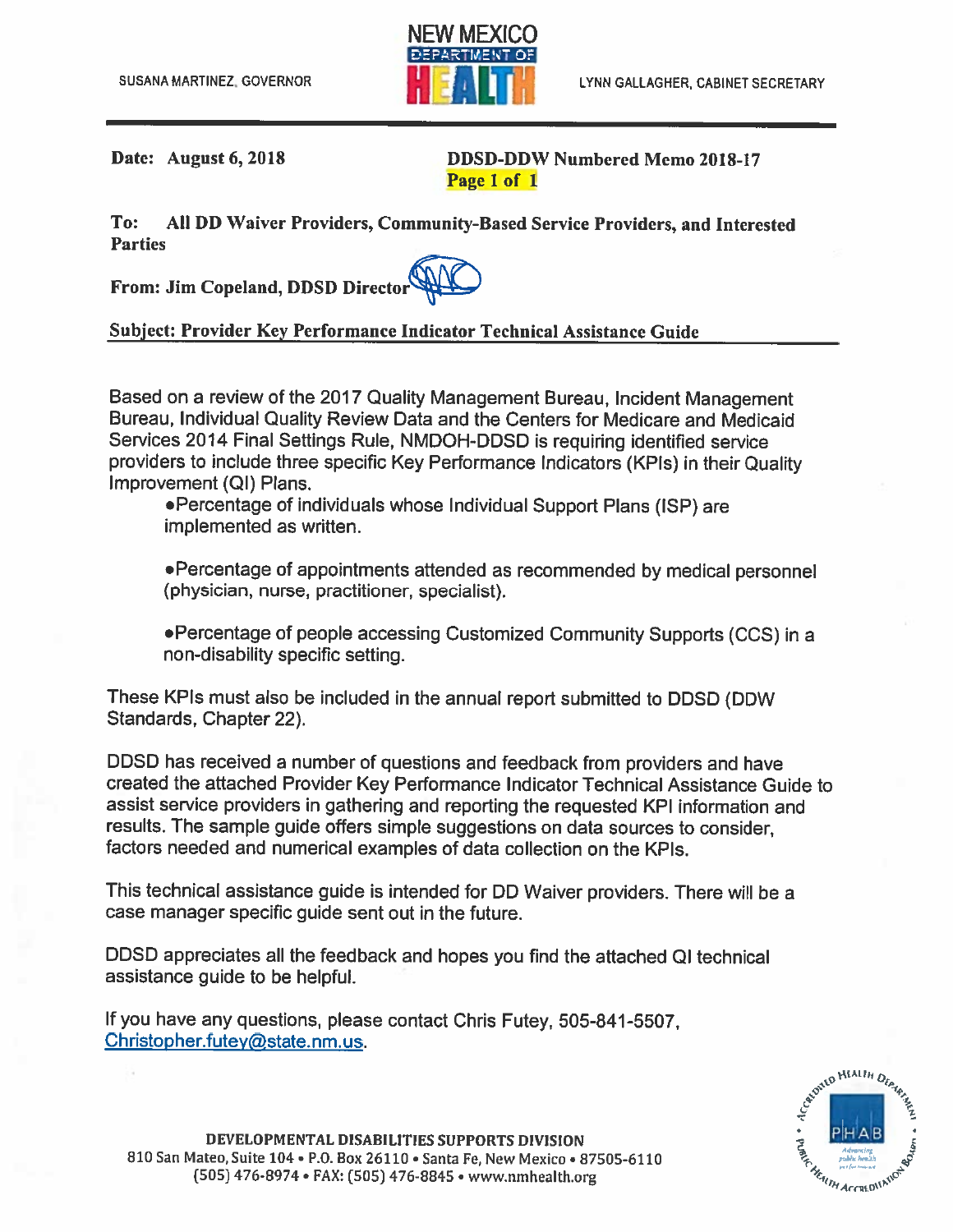## **Provider Key Performance Indicator Technical Assistance Guide: August 2018**

| QI Key Performance Indicator                                                                                               | <b>Sample Data Sources</b>                                                                                                                                                  | <b>Sample Considerations and Factors Needed</b>                                                                                                                                                                                                                                                                                                                                                                                                                                                                                                                                                                                                                                                                                                                                                                    | <b>Examples</b>                                                                                                                                                                                                                                                                                                                                                                                                                                                                                                                      |
|----------------------------------------------------------------------------------------------------------------------------|-----------------------------------------------------------------------------------------------------------------------------------------------------------------------------|--------------------------------------------------------------------------------------------------------------------------------------------------------------------------------------------------------------------------------------------------------------------------------------------------------------------------------------------------------------------------------------------------------------------------------------------------------------------------------------------------------------------------------------------------------------------------------------------------------------------------------------------------------------------------------------------------------------------------------------------------------------------------------------------------------------------|--------------------------------------------------------------------------------------------------------------------------------------------------------------------------------------------------------------------------------------------------------------------------------------------------------------------------------------------------------------------------------------------------------------------------------------------------------------------------------------------------------------------------------------|
| Percentage of individuals whose Individual<br>Support Plans (ISP) are implemented as<br>written.                           | • Outcome Tracking Forms                                                                                                                                                    | ●Current ISP: Assess the overall completeness of each individual ISP<br>implementation considering the following determinations:<br>plan is present at site; vison statements relate to outcomes; teaching<br>support strategies, action steps and, written direct support instructions are<br>being followed; outcome frequencies are being met.<br>•Taken together, this information needs to be assessed or "graded" by<br>answering the question, "Is the ISP being implemented as written?"<br>$Yes=1$ No=0<br>. Total number of 'yes' becomes the Numerator<br>• Denominator is the total number of agency ISPs<br>· Divide numerator by denominator:<br>Number of ISPs implemented as written<br><b>Total Agency ISPs</b><br>• Multiply by 100 to obtain the percentage of ISP's implemented as<br>written. | Agency ISPs=50<br>After considering all data sources it's determined that 41 of<br>50 ISPs are being implemented as written<br>$(41/50)$ x 100 = 82% of ISPs are being implemented as<br>written, 18% are not.<br>Review patterns of non-implementation and develop<br>specific ways/ideas to improve implementation of ISPs;<br>document improvement efforts and measure periodically.<br>Include these plans for remediation in annual report if<br>below 80%.                                                                     |
| Percentage of appointments attended as<br>recommended by medical personnel<br>(physician, nurse, practitioner, specialist) | • Therap Health Tracking<br>Appointment<br>Report: Health Appt. by Appt. Type<br>• Physician documentation/referrals<br>• Provider reports<br>• Decision Consultation Forms | •The overall rate of attendance of medical appointments.<br>. Count the total number of scheduled medical appointments attended (for<br>all individuals that you serve).<br>. Count the total number of appointments scheduled as recommended (for<br>all individuals that you serve).<br>• Calculate as follows:<br>Number of recommended appointments attended<br>Number of appointments scheduled as recommended<br>• Multiply by 100 to obtain the percentage of scheduled appointments<br>attended.                                                                                                                                                                                                                                                                                                           | Appointments Scheduled=76<br>Appointments Attended=52<br>(52/76) x 100= 68% of recommended appointments are<br>attended, 32% are not.<br>Review non-attendance patterns and develop specific<br>ways/ideas to improve medical appointment attendance;<br>document improvement efforts and measure periodically.<br>Include these plans for remediation in annual report.<br>Note: Appointments not attended that are documented on<br>a Decision Consultation Form should not be included in<br>either the numerator or denominator. |
| Percentage of people accessing Customized<br>Community Supports (CCS) in a non-<br>disability specific setting             | · Forms (home site, CCSG site,<br>community)<br>· Billing Data; provider reports<br>• SELN monthly reports                                                                  | Assess the overall performance for people accessing CCS in a non-disability<br>specific setting<br>•Taken together, this information needs to be assessed or "graded" by<br>answering the question, "Are individuals accessing CCS in a non-disability<br>setting?" Yes=1 No=0.<br>• Denominator is total number of individuals in a CCS setting; Numerator<br>is number of CCS individuals in non-disability setting<br>· Divide numerator by denominator:                                                                                                                                                                                                                                                                                                                                                        | 84 of 111 individuals at the agency receive CCS in a non-<br>disability setting.<br>84/111=76% are receiving CCS in non-disability setting,<br>24% are not.<br>Review patterns of participation in disability-specific settings<br>to develop and implement strategies to improve<br>participation in appropriate settings; document                                                                                                                                                                                                 |